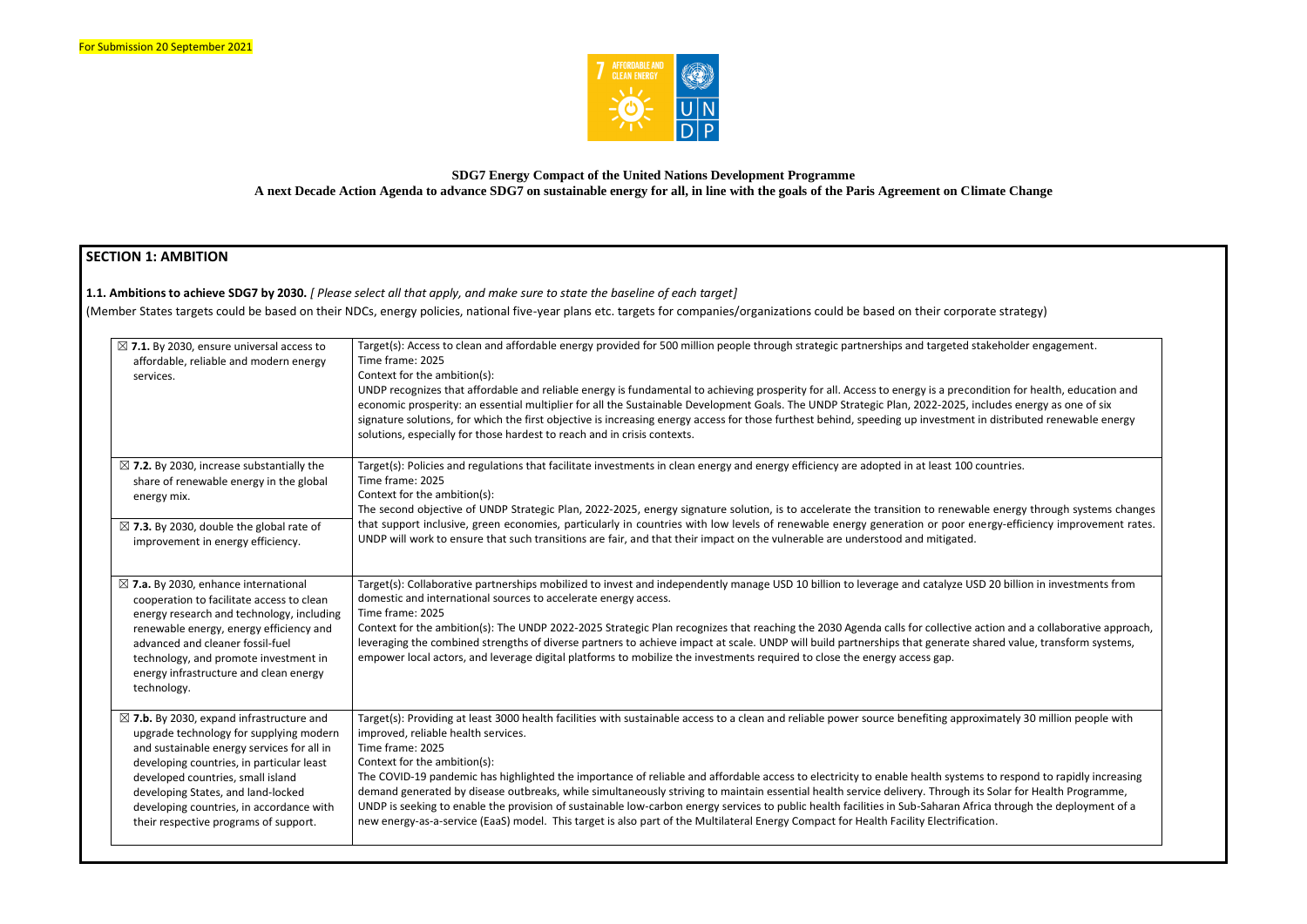#### **1.2. Other ambitions in support of SDG7 by 2030 and net-zero emissions by 2050.** *[Please describe below e.g., coal phase out or reforming fossil fuel subsidies etc.]*

Target(s): At least 100 countries have enhanced their NDC targets in the energy sector and are working toward the achievement of those targets. Time frame: 2025

Context for the ambition(s): Countries have a short window of time to take the urgent action necessary to limit average global temperature rise to a safer 1.5 °C. Through its Climate Promise UNDP supports 119 countries to enhance their climate pledge (NDC targets).

### **SECTION 2: ACTIONS TO ACHIEVE THE AMBITION**

2.1. Please add at least one key action for each of the elaborated ambition(s) from section 1. *[Please add rows as needed].*

| 1. Launch of the Africa Minigrids Programme supporting access to clean energy by increasing the financial viability, and promoting scaled up commercial                 | 2021 - 2025 |
|-------------------------------------------------------------------------------------------------------------------------------------------------------------------------|-------------|
| investment, in low-carbon minigrids in at least 18 countries in Africa, with a focus on cost-reduction levers and innovative business models.                           |             |
| 2. Launch of a new financing facility for energy access and green productive use of electricity.                                                                        | 2021 - 2025 |
|                                                                                                                                                                         | 2021 - 2025 |
| 3. Provision of policy advisory services to enable clean energy and energy efficiency investment-ready policy and regulatory environments in at least 100<br>countries. |             |
|                                                                                                                                                                         |             |
| 4. Launch of the new phase of the Solar for Health Programme to electrify at least 3000 health facilities, using energy-as-a-service business models.                   | 2021 - 2025 |
|                                                                                                                                                                         |             |
| 5. Provision of support through UNDP's Climate Promise for the enhancement and implementation of energy related NDC targets in at least 100 countries.                  | 2021 - 2025 |
| 6. Digital platform which: collects real-time data on energy access projects and related decision/investment variables; provides tools to fast-track                    | 2021-2025   |
| identification and evaluation of energy access projects; and curates deep, actionable, and publicly available knowledge.                                                |             |
| 7. Establishment and consolidation of strategic partnerships - UNDP is determined to maximize partnerships across the public and private sectors, and                   | 2021 - 2025 |
| mobilize existing partnerships across the UN - including with FAO, UNEP, UNIDO, UNDESA, WHO and outside the UN system with stakeholders such as GEF,                    |             |
| the GCF, MDBs, DFIs, institutional investors, IRENA, SEforALL, the Rocky Mountain Institute, and others to achieve the above targets.                                   |             |



| 2021 - 2025              |  |
|--------------------------|--|
| 2021 - 2025              |  |
| 2021 - 2025              |  |
| 2021 - 2025              |  |
| 2021 - 2025              |  |
| 2021-2025<br>2021 - 2025 |  |
|                          |  |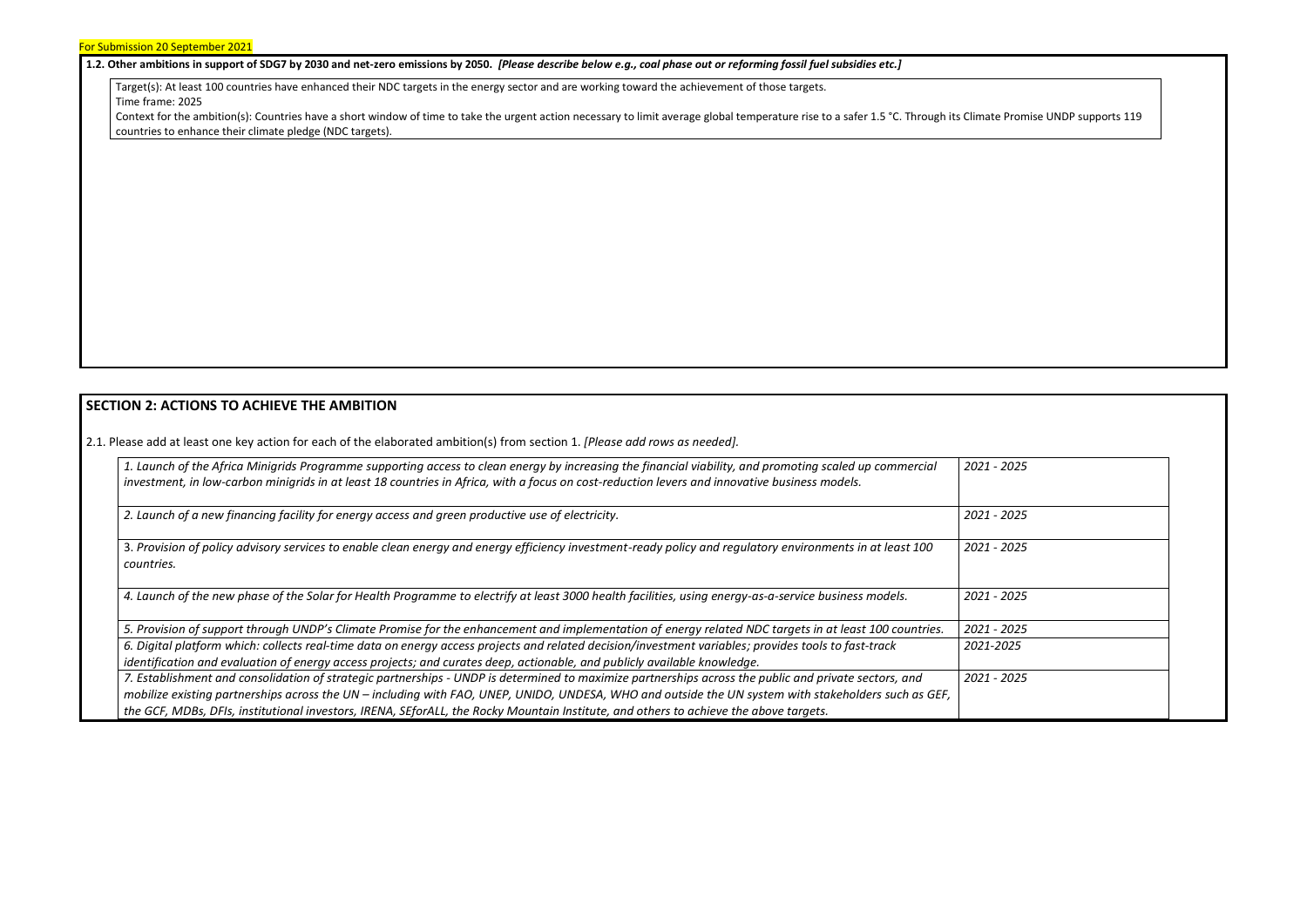### **SECTION 3: OUTCOMES**

3.1*.* Please add at least one measurable and time-based outcome for **each** of the actions from section 2. *[Please add rows as needed].*

|    | 1. Increase access to clean and affordable energy for 500 million people.                                                                 | 2025 |
|----|-------------------------------------------------------------------------------------------------------------------------------------------|------|
|    | 2. At least 100 countries have adopted or updated policies and regulatory environments to accelerate clean energy and energy              |      |
|    | efficiency investments, including fossil fuel subsidy reforms.                                                                            |      |
|    | 3. 3000 health facilities are electrified through energy-as-a-service models in at least 5 countries, benefiting approximately 30 million |      |
|    | people with improved, reliable health services.                                                                                           |      |
| 4. | Enhanced energy NDCs targets and ambitious NDCs implemented in 100 countries.                                                             |      |
|    |                                                                                                                                           |      |

A. USD 250 million in technical assistance and policy advisory associated with collaborative partnerships that will invest and independently manage USD 10 billion to leverage and catalyze USD 20 billion in investments from domestic and international sources to accelerate energy access. UNDP together with partners including from UN-Energy, will support the development of a pipeline of bankable projects to absorb these resources.

4.2. [For countries only] In case support is required for the actions in section 2, please select from below and describe the required support and specify for which action.

## **SECTION 4: REQUIRED RESOURCES AND SUPPORT**

4.1. Please specify required finance and investments for **each** of the actions in section 2.

*[Examples of support for Member States could include: Access to low-cost affordable debt through strategic de-risking instruments, capacity building in data collection; development of integrated energy plans and energy transition pathways; technical assistance, etc.]*

| $\Box$ Financing                               | Description |
|------------------------------------------------|-------------|
| $\Box$ In-Kind contribution                    | Description |
| $\Box$ Technical Support                       | Description |
| $\Box$ Other/Please specify $\Box$ Description |             |
|                                                |             |

## **SECTION 5: IMPACT**

5.1. Countries planned for implementation including number of people potentially impacted.

A. 500 million people benefitting from access to clean and affordable energy;

- B. 100 developing countries have adopted or updated energy policies and regulatory environments that facilitate investments in clean energy and energy efficiency;
- C. 100 developing countries have enhanced energy NDCs targets and implemented ambitious NDCs.

5.2. Alignment with the 2030 Agenda for Sustainable Development – Please describe how **each** of the actions from section 2 impact advancing the SDGs by 2030. *[up to 500 words, please upload supporting strategy documents as needed]* 



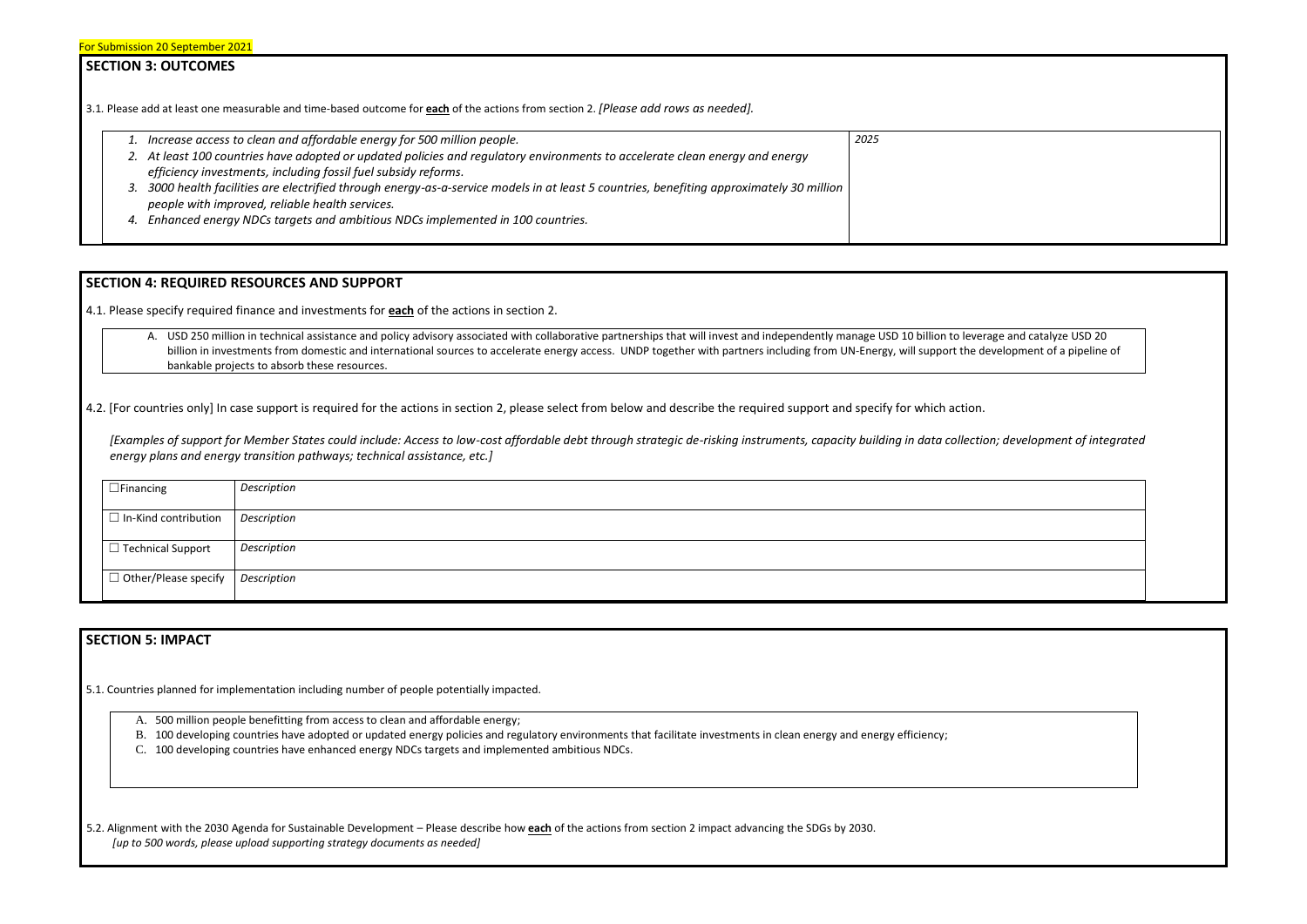UNDP works with countries to expand people's choices for a fairer, sustainable future, to build the world envisioned by the 2030 Agenda for Sustainable Development with planet and people in balance. Toward that end, UNDP supports countries towards three directions of change:

• Structural transformation, including green, inclusive and digital transitions, working with countries beyond solving immediate development challenges to supporting change in the underlying systems and structures that shape a country's development.

• "Leaving no-one behind: a rights-based approach centred on empowerment, inclusion, equity, human agency and human development capabilities which recognizes that poverty and inequality are multidimensional;

• Building resilience, strengthening the capacity of countries, institutions and people to prevent, mitigate and respond to diverse risks including crisis, conflict, natural disasters, climate and social and economic shocks.

The first objective of UNDP is increasing energy access for those furthest behind. By speeding up investment in distributed renewable energy solutions, especially for those hardest to reach and in crisis contexts, it aims to increase access to clean and affordable energy for 500 million people in collaboration with a broad range of partners and stakeholders.

Second, UNDP will work to accelerate the transition to renewable energy through systems changes that support inclusive, green economies, particularly in countries with low levels of renewable energy generation or poor energy-efficiency improvement rates. UNDP will work to ensure that such transitions are fair, their impact on the vulnerable understood and mitigated.

UNDP recognizes that affordable and reliable energy is fundamental to achieving prosperity for all. Access to energy is a precondition for health, education and economic prosperity: an essential multiplier for all the Sustainable Development Goals. A low-carbon energy transition will create jobs, cleaner infrastructure, and a resilient future for all. By harnessing technologies that already exist and directing public and private finance towards next-gen clean energy solutions, we can positively meet the energy demands of our current and future global population equitably, affordably, and efficiently.

5.3. Alignment with Paris Agreement and net-zero by 2050 - Please describe how each of the actions from section 2 align with the Paris Agreement and national NDCs (if applicable) and support the net-zero emissions by 2050. *[up to 500 words, please upload supporting strategy documents as needed]* 

Countries have a short window of time to take the urgent action necessary to limit average global temperature rise to a safer 1.5 °C. Global warming is already causing long-lasting changes to our climate system, and threatens lives and livelihoods around the world. Energy consumption account for 76% of human-caused greenhouse gas emissions and as such is the leading driver of climate change. We have a once-in-a generation opportunity - through the Paris Agreement on Climate Change and Sustainable Development Goals (SDGs) - to ensure a more sustainable, equitable and prosperous future for all. The Climate Promise is UNDP's response to this challenge. Tackling the climate crisis requires that all countries make bold pledges under the Paris Agreement to reduce emissions of the greenhouse gases (GHG) that cause global warming. Through its Climate Promise, UNDP is supporting 119 countries to strengthen and accelerate these pledges. Almost all countries include energy-related targets into their NDC, which focus on energy transition but also make links to energy access and energy resilience. Therefore, all actions included in this Compact are aligned with UNDP's commitment to support countries' NDCs and seek to contribute to the achievement of the Paris Agreement, the net-zero emissions by 2050 target and the implementation of the NDCs.

#### **SECTION 6: MONITORING AND REPORTING**

6.1. Please describe how you intend to track the progress of the proposed outcomes in section 3. Please also describe if you intend to use other existing reporting frameworks to track progress on the proposed outcomes.

UNDP will track the progress toward the proposed outcomes through multiple tools and reporting frameworks, including an energy dashboard which is currently in development to track the progress and contribution of UNDP's Energy portfolio and aggregates specific projects and programmes results at the country, regional and global level. In addition, UNDP Strategic Plan, 2022-2025 includes an Integrated Results and Resources Framework (IRRF) summarizes the development and organizational results to be achieved by UNDP with its partners, the UNDP IRRF incorporates impact, outcome and output statements, and indicators necessary for monitoring progress of the results set out in the Strategic Plan.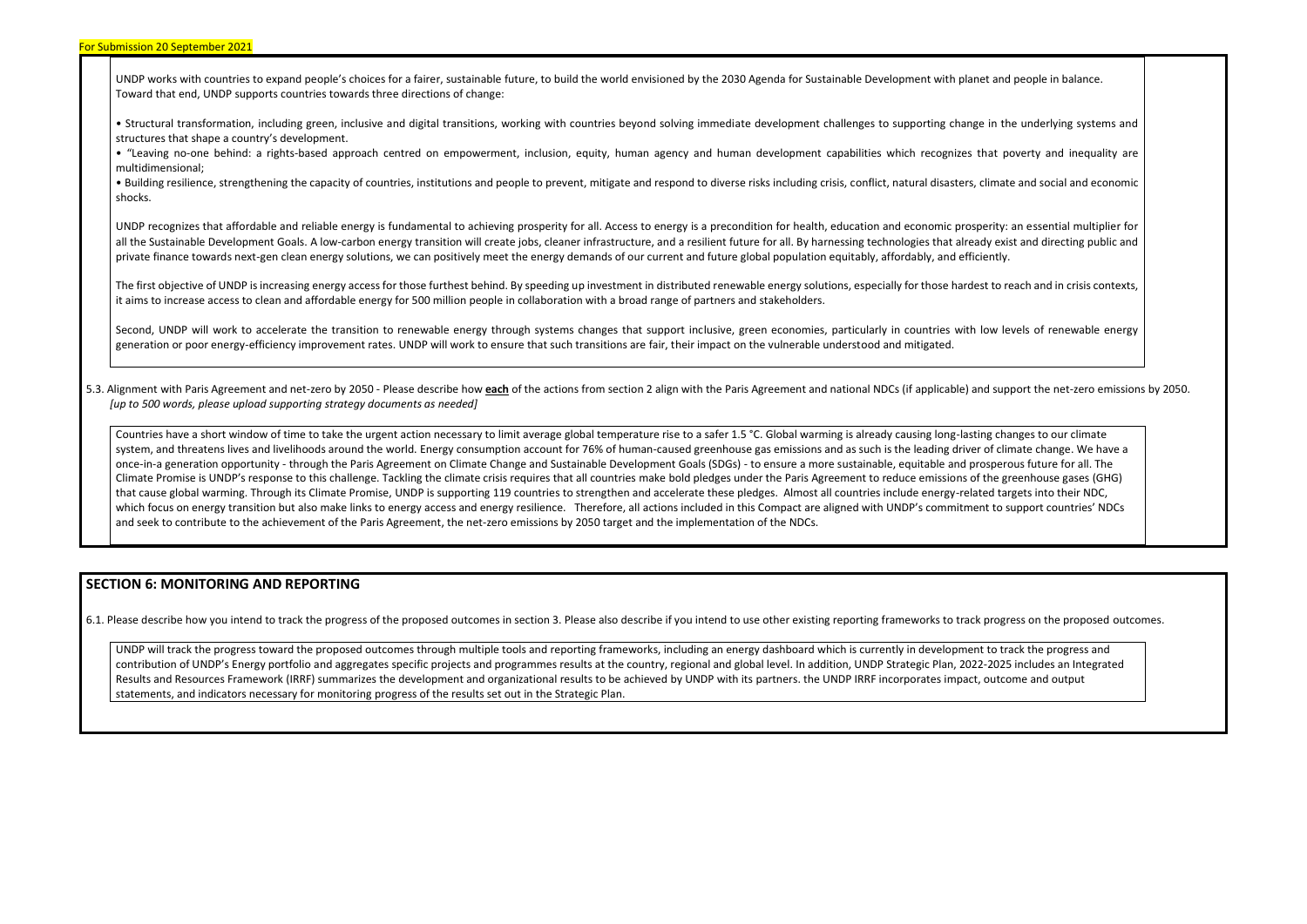| <b>SECTION 7: GUIDING PRINCIPLES CHECKLIST</b>                                                                                                                                                                                                                                                       |
|------------------------------------------------------------------------------------------------------------------------------------------------------------------------------------------------------------------------------------------------------------------------------------------------------|
| Please use the checklist below to validate that the proposed Energy Compact is aligned with the guiding principles.                                                                                                                                                                                  |
| I. Stepping up ambition and accelerating action - Increase contribution of and accelerate the implementation of the SDG7 targets in support of the 2030 Agenda for Sustainable Development for Paris Agreement                                                                                       |
| I. 1. Does the Energy Compact strengthen and/or add a target, commitment, policy, action related to SDG7 and its linkages to the other SDGs that results in a higher cumulative impact compared to existing frameworks?                                                                              |
| $\boxtimes$ Yes $\Box$ No                                                                                                                                                                                                                                                                            |
| 1.2. Does the Energy Compact increase the geographical and/or sectoral coverage of SDG7 related efforts? $\boxtimes$ Yes $\Box$ No                                                                                                                                                                   |
| I.3. Does the Energy Compact consider inclusion of key priority issues towards achieving SDG7 by 2030 and the net-zero emission goal of the Paris Agreement by 2050 - as defied by latest global analysis and data including t<br>outcome of the Technical Working Groups? $\boxtimes$ Yes $\Box$ No |
| II. Alignment with the 2030 agenda on Sustainable Development Goals - Ensure coherence and alignment with SDG implementation plans and strategies by 2030 as well as national development plans and priorities.                                                                                      |
| II.1. Has the Energy Compact considered enabling actions of SDG7 to reach the other sustainable development goals by 2030? $\boxtimes$ Yes $\Box$ No                                                                                                                                                 |
| II.2. Does the Energy Compact align with national, sectoral, and/or sub-national sustainable development strategies/plans, including SDG implementation plans/roadmaps? $\boxtimes$ Yes $\Box$ No                                                                                                    |
| II.3. Has the Energy Compact considered a timeframe in line with the Decade of Action? $\boxtimes$ Yes $\Box$ No                                                                                                                                                                                     |
| III. Alignment with Paris Agreement and net-zero by 2050 - Ensure coherence and alignment with the Nationally Determined Contributions, long term net zero emission strategies.                                                                                                                      |
| III.1. Has the Energy Compact considered a timeframe in line with the net-zero goal of the Paris Agreement by 2050? $\boxtimes$ Yes $\Box$ No                                                                                                                                                        |
| III.2. Has the Energy Compact considered energy-related targets and information in the updated/enhanced NDCs? $\boxtimes$ Yes $\Box$ No                                                                                                                                                              |
| III.3. Has the Energy Compact considered alignment with reaching the net-zero emissions goal set by many countries by 2050? $\boxtimes$ Yes $\Box$ No                                                                                                                                                |
| IV. Leaving no one behind, strengthening inclusion, interlinkages, and synergies - Enabling the achievement of SDGs and just transition by reflecting interlinkages with other SDGs.                                                                                                                 |
| IV.1. Does the Energy Compact include socio-economic impacts of measures being considered? $\boxtimes$ Yes $\Box$ No                                                                                                                                                                                 |
| IV.2. Does the Energy Compact identify steps towards an inclusive, just energy transition? $\boxtimes$ Yes $\Box$ No                                                                                                                                                                                 |
| IV.3. Does the Energy Compact consider measures that address the needs of the most vulnerable groups (e.g. those impacted the most by energy transitions, lack of energy access)? $\boxtimes$ Yes $\Box$ No                                                                                          |
| V. Feasibility and Robustness - Commitments and measures are technically sound, feasible, and verifiable based a set of objectives with specific performance indicators, baselines, targets and data sources as needed.                                                                              |
| V.1. Is the information included in the Energy Compact based on updated quality data and sectoral assessments, with clear and transparent methodologies related to the proposed measures? $\boxtimes$ Yes $\Box$ No                                                                                  |
| V.2. Has the Energy Compact considered inclusion of a set of SMART (specific, measurable, achievable, resource-based and time based) objectives? $\boxtimes$ Yes $\Box$ No                                                                                                                           |
| V.3. Has the Energy Compact considered issues related to means of implementation to ensure feasibility of measures proposed (e.g. cost and financing strategy, technical assistant needs and partnerships, policy and regulato                                                                       |

# **SECTION 8: ENERGY COMPACT GENERAL INFORMATION**

8.1. Title/name of the Energy Compact

*gaps, data and technology)?* ⊠Yes □No

UNDP Energy Compact

8.2. Lead entity name (for joint Energy Compacts please list all parties and include, in parenthesis, its entity type, using entity type from below)

UNDP

8.3. Lead entity type